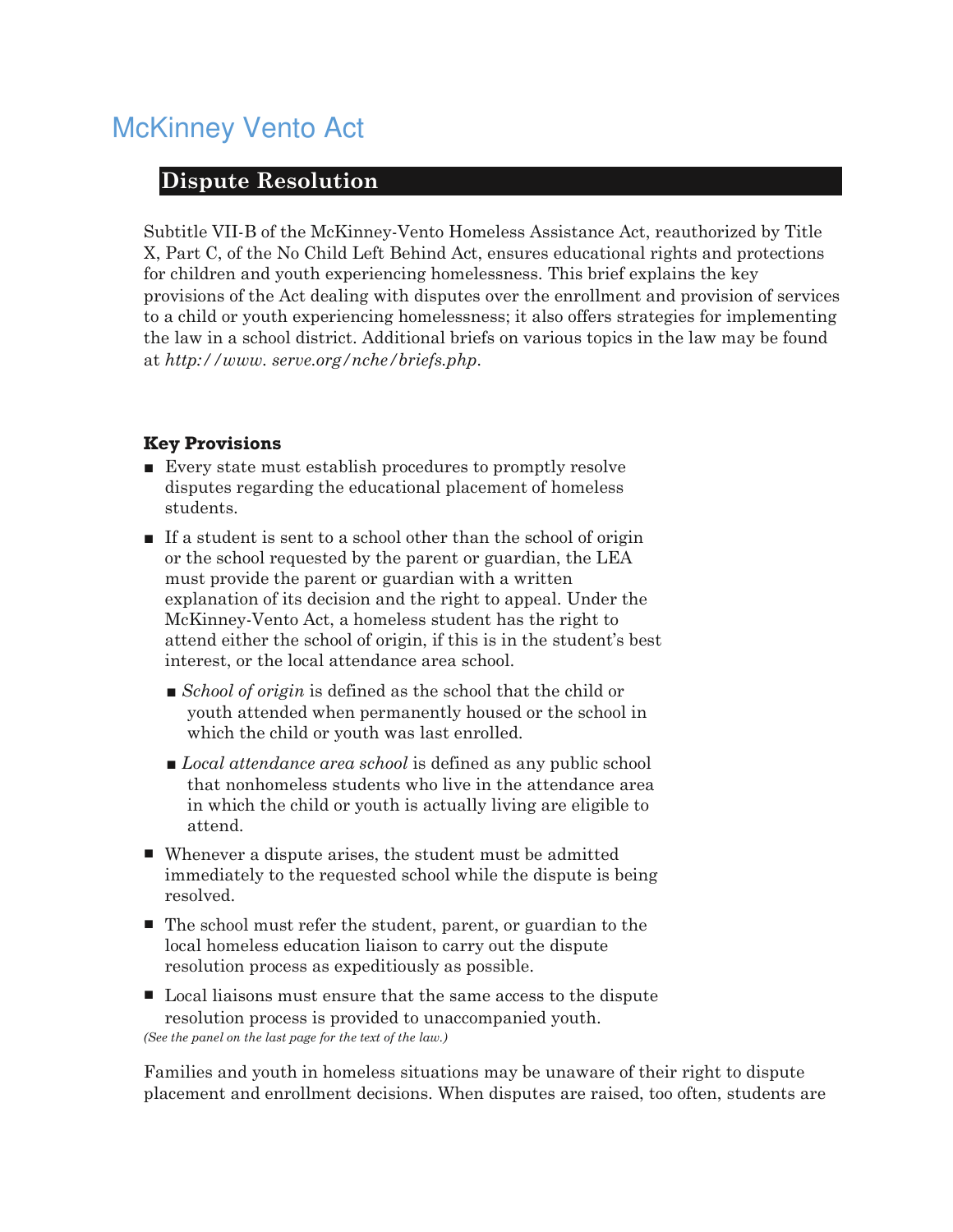denied school enrollment until the dispute is resolved. This interruption in education can harm

#### Dispute Resolution (continued)

students' academic progress and disrupt their classmates and teachers.

To avoid such disruptions, families and youth experiencing homelessness, as well as schools, need an established process for resolving disputes. The McKinney-Vento Act requires school districts to enroll homeless students immediately in the requested school while the dispute is being resolved; this provides students with the educational stability they need during an otherwise tumultuous period in their lives. Without such a provision, parents, guardians, and youth may be discouraged from pursuing their rights for fear of protracted denials of education while disputes are resolved.

Local liaisons are instrumental in ensuring that disputes are resolved objectively and expeditiously. The required written notice protects both students and schools by outlining the specific reasons for the school's decision. It facilitates the resolution of disputes by providing decision makers with the information needed to make lawful, informed decisions that will serve the best interest of the student involved.

#### **Strategies for Implementation**

- A process for resolving disputes should be available at the district level.
- A state-level appeal process, involving State Coordinators for Homeless Education, should be available for appeals from district-level decisions.
- Local liaisons need to be familiar with the dispute resolution process outlined in the State Educational Agency's state plan for homeless education; a copy of the state

dispute resolution process can be obtained by contacting the State Coordinator for Homeless Education.

■ States should establish timelines for resolving disputes at the local and state level.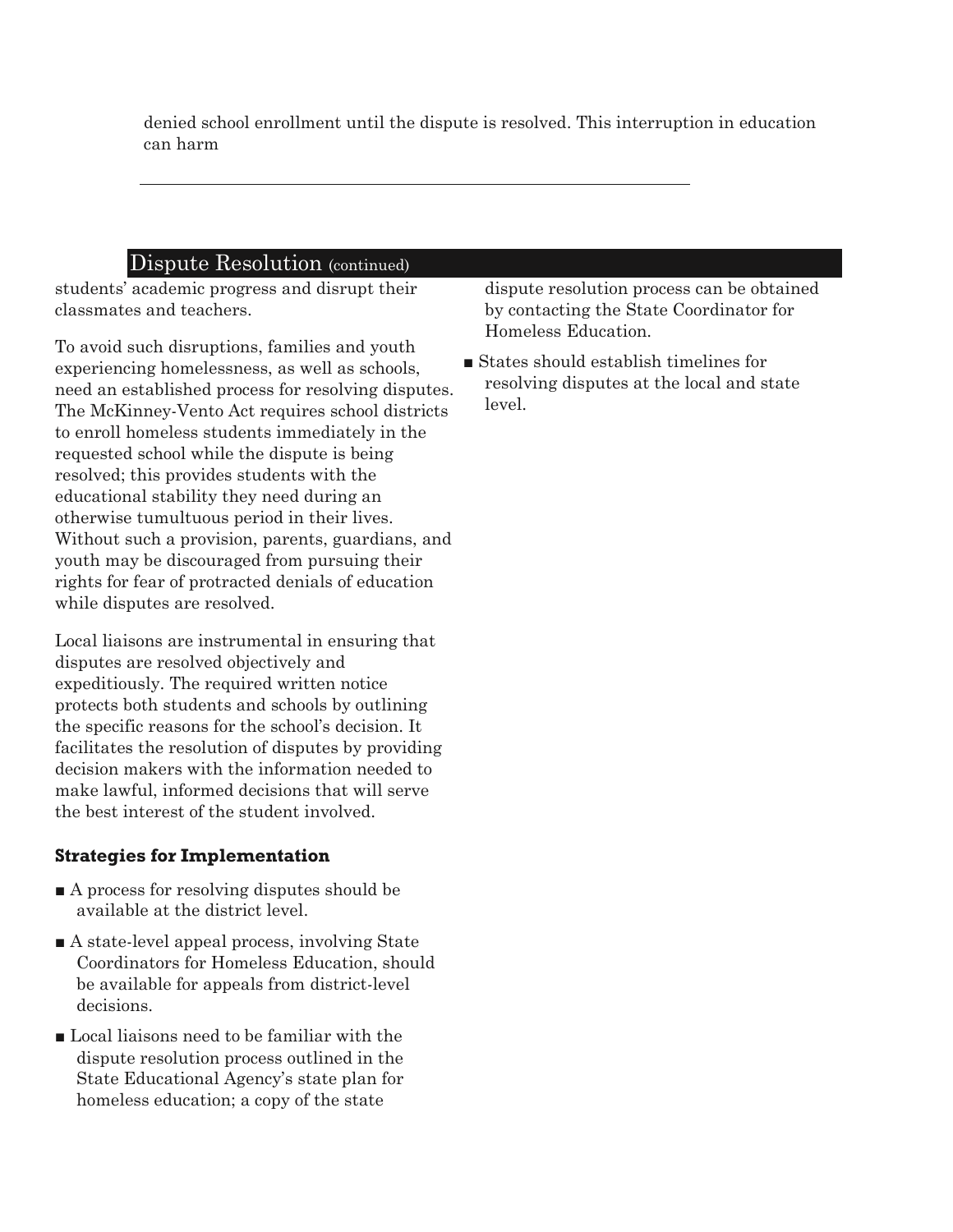■ The dispute resolution process should be as informal and accessible as possible, consistent with impartial and complete

review.

- Parents, guardians, and unaccompanied youth should be able to initiate the dispute resolution process directly at the school in which they are requesting enrollment, as well as at the school district or local homeless education liaison's office.
- Parents, guardians, and unaccompanied youth should be informed that they can provide written or oral documentation to support their position.
- Parents, guardians, and unaccompanied youth should be informed that they can seek the assistance of advocates or attorneys.
- Students should be provided with all services for which they are eligible while disputes are resolved, consistent with the definition of "enrollment." Enrollment is defined in the McKinney-Vento Act as "attending classes and participating fully in school activities".
- Written notice should be complete; as brief as possible; simply stated; and provided in a language the parent, guardian, or unaccompanied youth can understand.
- When inter-district issues arise. representatives from all involved districts should be present to resolve the dispute.
- Written notice should include:
	- Contact information for the local homeless education liaison and the State Coordinator for Homeless Education, with a brief description of their roles
	- A simple, detachable form that parents, guardians, or unaccompanied youth can complete and turn in to the school to initiate the dispute resolution process; the school should copy the form and return the copy to the parent, guardian, or youth for their records when it is submitted.
- A step-by-step description of how to dispute the school's decision
- Notice of the right to enroll immediately in

the requested school pending resolution of